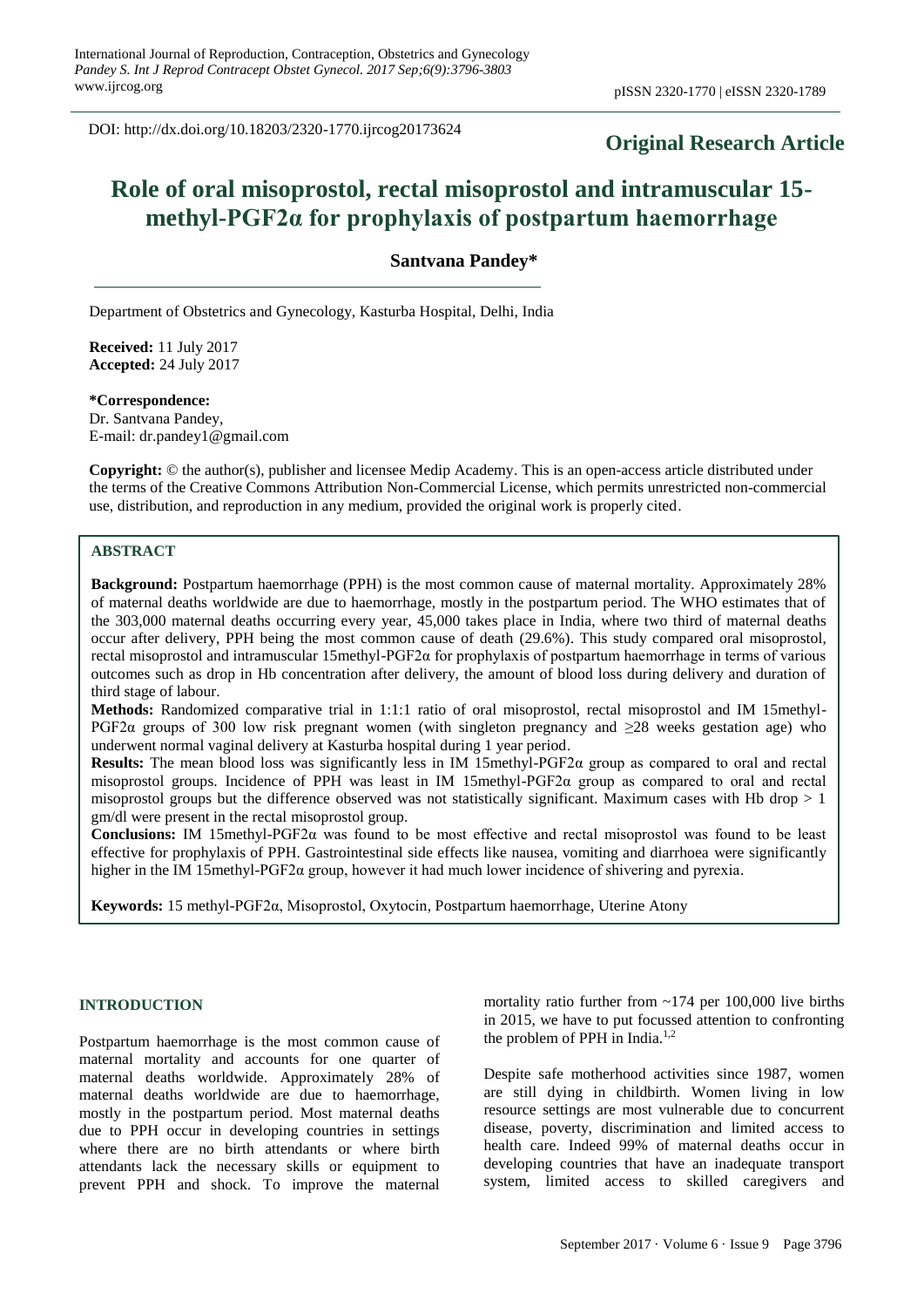emergency obstetric services.<sup>3</sup> The WHO estimates that of the 303,000 maternal deaths occurring every year, 45,000 or 15% take place in India, where two third of maternal deaths occur after delivery, PPH being the most common cause of death  $(29.6\%)$ .<sup>1,2,4</sup>

Misoprostol is a PGE1 analogue that is marketed as tablets, does not require special storage condition and is known to have a shelf life of several years. Misoprostol is a potent uterotonic agent and is therefore acquiring clinical applications in the induction of abortion, cervical priming and induction of labour with or without pretreatment with mifepristone (RU486). Misoprostol has no known drug interactions and does not induce the hepatic enzyme systems. 5

Absorption of misoprostol and misoprostol acid is extremely rapid, being detected in the circulation within two minutes of its oral ingestion. 6,7 Its effect on postpartum uterus has also been shown to be rapid. Rectal misoprostol is associated with lower peak levels and a reduction in adverse effects compared with oral routes.<sup>8</sup> Misoprostol may be an alternative to conventional standard oxytocin drug for the prevention of atonic PPH in low risk women. 9

Another prostaglandin which has been studied in prophylaxis of PPH is 15methyl-PGF2 $\alpha$ . It is 10 times more potent than its natural form and is able to resist enzymatic degradation.<sup>10</sup> It is an expensive drug, not stable at room temperature and needs refrigeration for storage. A single IM injection of prostin 15M (15methyl- $PGF2\alpha$ ) is absorbed rapidly and produces increased tone of the uterus, which is sustained for a period of 5 to 7 hours. $11-13$ 

In a study of Bhattacharya et al it was concluded that a single 125mcg injection of prostin 15M significantly reduced the risk of postpartum bleeding in women during third stage of labour. The small dose of prostin 15M is well tolerated by all patients.<sup>13-17</sup>

Some trials compared injectable prostaglandins with conventional uterotonic. The trials were heterogeneous and reliable estimates of outcomes were not possible. The injectable prostaglandins were associated with less blood loss, a shorter duration of third stage of labour, more vomiting, diarrhoea and abdominal pain than conventional uterotonic. In 2006, Nellore et al in a randomized study compared the efficacy and side effects of 400mcg rectal misoprostol with 125mcg of 15methyl-PGF2 alpha in the prevention of PPH.<sup>18</sup>

This study focussed on Indian scenario local to walled city of Delhi, with cases having lower mean age due to usually early marriage and early child bearing practices prevalent in vicinity as well as it made three leg comparisons among prostaglandins for prophylaxis of PPH, so far not studied. This study compared oral misoprostol, rectal misoprostol and 15methyl-PGF2α for prophylaxis of postpartum haemorrhage in terms of various outcomes.

### **METHODS**

This prospective randomized comparative trial was conducted at the labour room, department of obstetrics and gynaecology, Kasturba hospital, Delhi, India during 1 year period from January 2007 to December 2007. Kasturba Hospital is a 450 bedded hospital, focusing on women and child health. Around 350 beds are exclusively for department of obstetrics and gynaecology and it has 12000 deliveries per year.

Randomized comparative trial in a 1:1:1 ratio of oral misoprostol (600mcg), rectal misoprostol (600mcg) and IM 15methyl-PGF2α (125mcg) groups of 300 low risk pregnant women (primigravidas or multigravidas with singleton pregnancy and  $\geq 28$  weeks gestation age) who underwent normal vaginal delivery at Kasturba hospital during 1 year period from January 2007 to December 2007.

### *Inclusion criteria*

- Singleton pregnancies in labour in whom vaginal delivery is anticipated
- Gestational age ≥28 weeks.

### *Exclusion criteria*

- previous caesarean section
- scheduled caesarean section
- patients with high risk factors for PPH, as these patients are more likely to need additional uterotonic- grand multiparty, multiple gestation, Hb< 8g/dl, history of ante partum haemorrhage in present pregnancy, history of manual removal of placenta in previous pregnancy
- Preeclampsia
- Pregnancy associated with medical disorders like bronchial asthma, diabetes mellitus, seizures, cardiac disorder
- Hypersensitivity to Prostaglandins.<sup>19</sup>

Patients who fulfilled the inclusion criteria were explained about the procedure and written informed consent was taken.

When vaginal delivery was imminent, right mediolateral episiotomy was given routinely in all primigravidas at crowning of foetal head. A set of opaque, sequentially numbered sealed envelope were stored in the nursing station of the labour room and indicated the method of treatment of third stage of labour to which the women were allocated.

Randomized administration of oral misoprostol, rectal misoprostol and intramuscular 15methyl-PGF2α was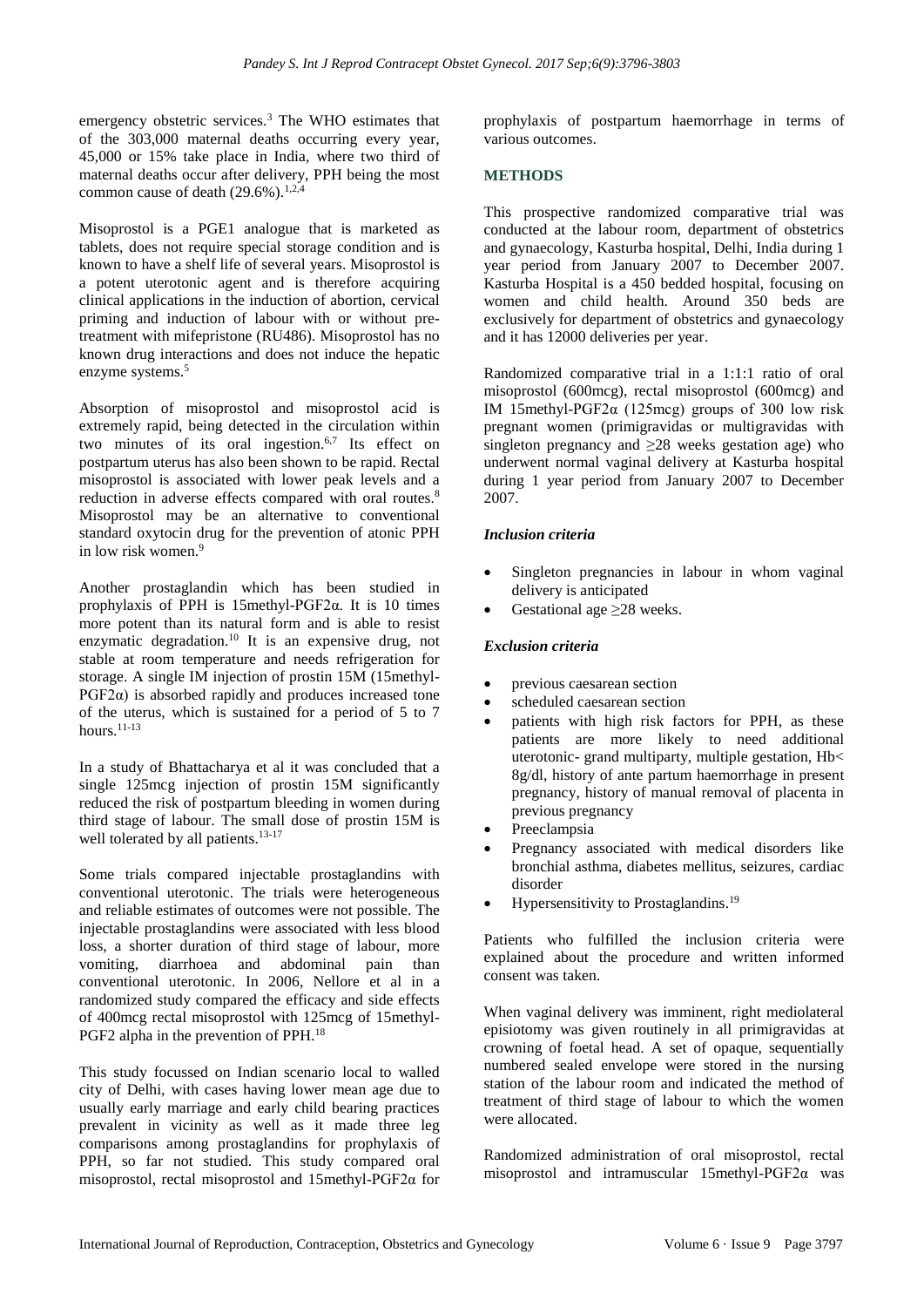done at the time of delivery of anterior shoulder of the baby. It was followed by the delivery of rest of the body of the baby, cord being clamped and cut, and the baby was handed over to the paediatrician and weight of the baby was recorded.

The placenta was delivered by controlled cord traction (Brandt Andrew's method). Steady suprapubic pressure was applied to lift the uterus upwards and somewhat backwards to apply the countertraction. The clamp placed on the cord at the vulva was held in the right hand and a constant traction was applied downwards. The pressure exerted by the 2 hands in opposite direction was equal, to keep the position of the uterus unaltered. The controlled cord traction was maintained until placenta was visible at the vulva. Both hands were used to complete the delivery of the placenta and the membranes as the placenta was expelled from the vulval orifice. The placenta was kept in a kidney tray and carefully examined for completeness.

Immediately after the delivery, linen soiled with amniotic fluid was removed, a fresh disposable yellow plastic bag was placed under the patient and a sterile pan was applied against the patient's buttocks to collect all blood until 1 hour after delivery.

The episiotomy, if given, was stitched in layers. The pads, plastic bag and the pan were removed. The vulva and perineum were covered with a fresh sterile pad. The blood in the bed pan along with blood stained sanitary pads and blood contained in plastic bags were weighed (gm). The known dry weight of these items was subtracted to give the approximate volume of blood in ml  $(1ml = 1.05gm approximately).$ 

In case of PPH, type of PPH was noted by feeling the uterine tone and contractility. If uterus was flabby (atonic PPH) quick bimanual uterine massage was given so that it began to contract and additional oxytocin in the form of 10 IU oxytocin in 500 ml ringer lactate and/or IV 0.25 mg methyl ergometrine were given if patient bled continuously.

Blood transfusion was given as and when required. If the uterus was well contracted and retracted (traumatic PPH) vaginal tears were inspected using Sim's speculum and anterior vaginal wall retractor and cervical exploration was done using 3 sponge holders after exposing the cervix followed by suturing of the tears. These cases were excluded from the study.

Vitals of the patient were carefully monitored including half hourly pulse rate charting and BP charting. Variables concerning labour including duration of first stage (in hours), second stage (in minutes), and third stage (in minutes) were recorded.

Variables concerning delivery such as need for additional uterotonic and BT were noted. The side effects of the drugs like nausea, vomiting, diarrhoea, shivering and pyrexia were noted. Patients were discharged 2 days after the delivery and were called after 12 weeks postpartum to enquire about delayed PPH and secondary infection like fever, lower abdomen pain, any discharge per vaginum.

Outcomes measured were categorised as

### *Primary outcome*

- Amount of blood loss during delivery (ml) [third stage of labour]
- Postpartum drop in Maternal Hb (g/dl). (Maternal Hb concentration measured at the time of admission and repeated 24 hours after delivery)
- Duration of third stage of labour (from placental separation to expulsion of placenta)

### *Secondary outcomes*

- Need for additional uterotonic
- Need for blood transfusion
- Side effects until 1 hour after delivery which included nausea, vomiting, diarrhoea, shivering and pyrexia
- Incidence of secondary infection and delayed PPH.

### **RESULTS**

A total number of 300 patients participated in the study. All patients had normal vaginal delivery.

### *Patients characteristics*

Patient characteristics in terms of Age, Parity, Period of Gestation, and Birth Weight of baby were recorded. The characteristics were similar between the three treatment groups (Table 1).

### *Primary outcomes*

Of the 300 cases, 33 cases had blood loss more than 500ml. The incidence of PPH was highest in rectal misoprostol group and lowest in the IM 15methyl-PGF2 $\alpha$ group. However, the differences were not statistically significant (P value= 0.078) (Table 2).

In the present study, 121 patients of the total 300 patients had Hb conc. before delivery between 10-11g/dl, only 17 patients had Hb conc. before delivery between 09-10g/dl and remainder 162 patients had Hb conc. before delivery greater than 11g/dl. Mean Hb conc. before delivery in all the 3 groups was comparable (11.38 vs. 11.549 vs. 11.483 g/dl in oral misoprostol group, rectal misoprostol group and IM 15methyl-PGF2α group respectively, p=0.422). Mean Hb concentration 24 after delivery was also found to be comparable in all the 3 groups (11.001 vs. 10.766 vs. 10.990 g/dl in oral misoprostol group, rectal misoprostol group and IM 15methyl-PGF2α group respectively, p=0.179) (Table 3).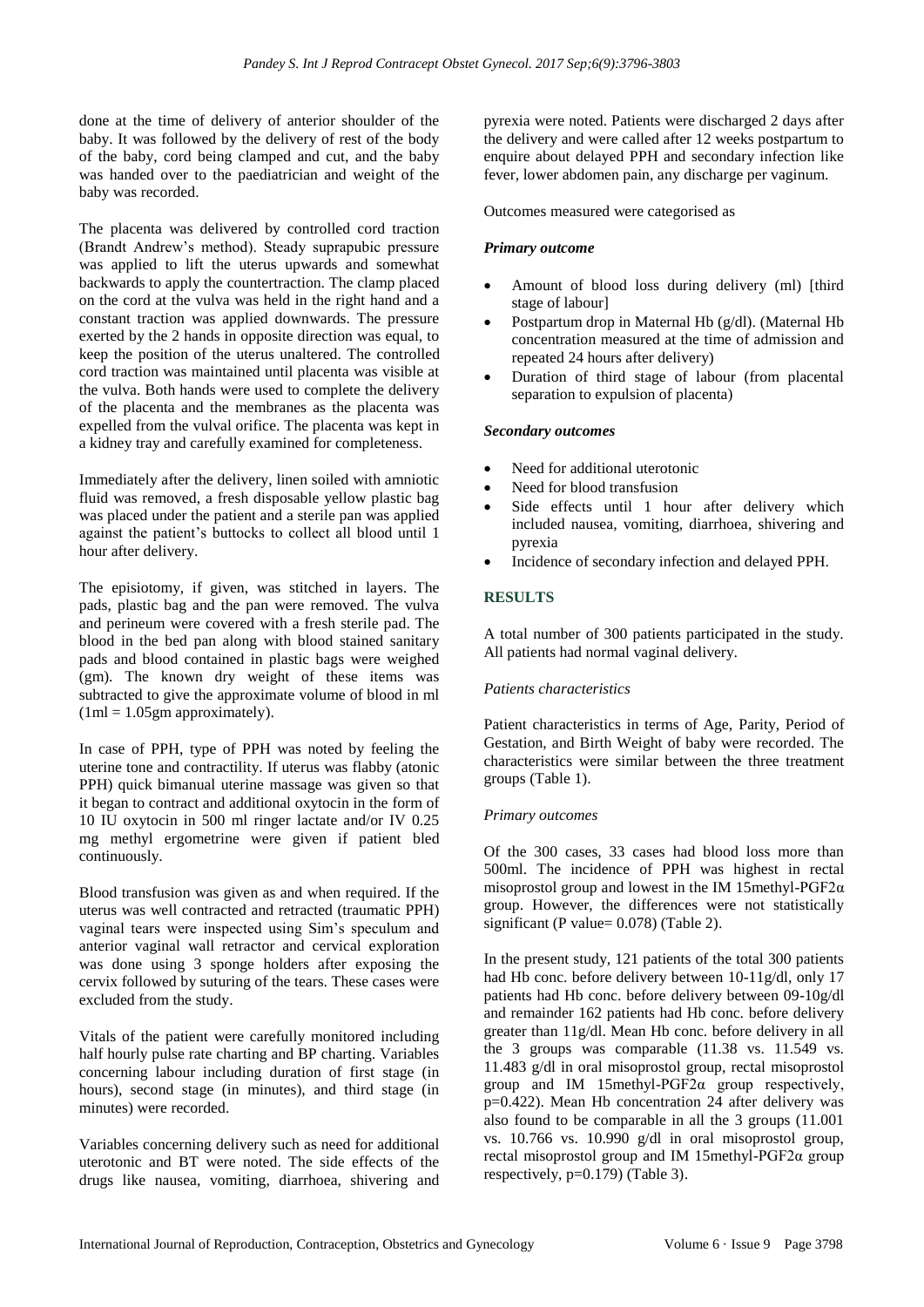#### **Table 1: Distribution of cases according to patient characteristics.**

| <b>Characteristic</b>           | <b>Oral misoprostol</b> | <b>Rectal misoprostol</b> | IM 15methyl-PGF2 $\alpha$ |
|---------------------------------|-------------------------|---------------------------|---------------------------|
| Age 15-20 years                 | 20%                     | 19%                       | 19%                       |
| Age 20-25 years                 | 40%                     | 41%                       | 40%                       |
| Age 25-30 years                 | 34%                     | 31%                       | 35%                       |
| Age 30-35 years                 | 6%                      | 9%                        | 6%                        |
| Mean Age (years)                | 24.66                   | 24.63                     | 24.46                     |
| S.D. Age (years)                | 3.98                    | 4.20                      | 4.17                      |
| Parity PO                       | 87%                     | 85%                       | 85%                       |
| Parity P1                       | 8%                      | 8%                        | 8%                        |
| Parity P <sub>2</sub>           | 5%                      | 7%                        | 7%                        |
| P.O.G. 28-32 weeks              | 4%                      | 4%                        | 5%                        |
| P.O.G. 32-36 weeks              | 6%                      | 5%                        | 4%                        |
| P.O.G 36-40 weeks               | 90%                     | 91%                       | 91%                       |
| MEAN P.O.G. (weeks)             | 38.19                   | 38.08                     | 38.21                     |
| S.D. P.O.G. (weeks)             | 2.01                    | 1.83                      | 1.91                      |
| Birth weight $<$ 1.5 Kg         | 4%                      | 5%                        | 5%                        |
| Birth weight 1.5-2 Kg           | 3%                      | 2%                        | 4%                        |
| Birth weight 2-2.5 Kg           | 52%                     | 35%                       | 45%                       |
| Birth weight 2.5-3 Kg           | 33%                     | 50%                       | 39%                       |
| Birth weight $>3$ Kg            | 8%                      | 8%                        | 7%                        |
| Mean birth weight (Kg)          | 2.5390                  | 2.5730                    | 2.5590                    |
| S.D. birth weight $(Kg)$        | 0.4643                  | 0.4343                    | 0.4571                    |
| Note: POG- Period of Gestation. |                         |                           |                           |

### **Table 2: Amount of blood loss during delivery (ml).**

| <b>Blood loss (ml)</b> | <b>Oral misoprostol</b> | <b>Rectal misoprostol</b> | IM 15 methyl-PGF2 $\alpha$ | <b>Total</b> |
|------------------------|-------------------------|---------------------------|----------------------------|--------------|
| < 500                  | 89%                     | 84%                       | 94%                        | 89%          |
| $>$ 500 and $<$ 1000   | 11%                     | 16%                       | 6%                         | 11%          |
| MEAN (ml)              | 210.980                 | 238.060                   | 151.170                    |              |
| $S.D.$ (ml)            | 180.35                  | 209.07                    | 140.45                     |              |

 $\chi^2$  test p value = 0.078; ANOVA F test p value = 0.002

### **Table 3: Hb concentration (g/dl) before delivery and 24 hours after delivery.**

| Hb(g/dl)      | Oral misoprostol |              | <b>Rectal misoprostol</b> |        | IM 15methyl-PGF2 $\alpha$ |              |
|---------------|------------------|--------------|---------------------------|--------|---------------------------|--------------|
|               | <b>Before</b>    | <b>After</b> | <b>Before</b>             | After  | <b>Before</b>             | <b>After</b> |
| $8-9$         | 0%               | 3%           | 0%                        | 9%     | 0%                        | 6%           |
| $9-10$        | 5%               | 16%          | 6%                        | 27%    | 6%                        | 16%          |
| $10 - 11$     | 41%              | 50%          | 40%                       | 31%    | 40%                       | 43%          |
| $11 - 12$     | 37%              | 19%          | 36%                       | 28%    | 35%                       | 21%          |
| $12 - 13$     | 15%              | 12%          | 16%                       | 5%     | 16%                       | 14%          |
| >13           | 2%               | 0%           | 2%                        | 0%     | 3%                        | 0%           |
| Mean $(g/dl)$ | 11.380           | 11.001       | 11.549                    | 10.766 | 11.483                    | 10.990       |
| S.D. (g/dl)   | 0.891            | 0.923        | 0.874                     | 1.055  | 0.978                     | 1.040        |

ANOVA F test, p value (before delivery) = 0.422;  $\chi^2$  test p value (before delivery) = 1.0; p value (after delivery) = 0.179;  $\chi^2$  test p value (after delivery) =  $0.009$ 

Of the 300 cases, 64 cases (21.33%) had postpartum Hb drop of >1g/dl. The maximum number of cases with a drop in Hb conc > 1 g/dl was observed in the rectal misoprostol group (37%).

The difference in drop in Hb conc  $> 1$  g/dl was found to be statistically significant (p<0.001) between oral misoprostol group and rectal misoprostol group and also, between the rectal misoprostol group and IM 15methyl-PGF2α group.

The difference observed in the oral misoprostol and IM 15methyl-PGF2α group was not statistically significant (p=0.836) (Table 4).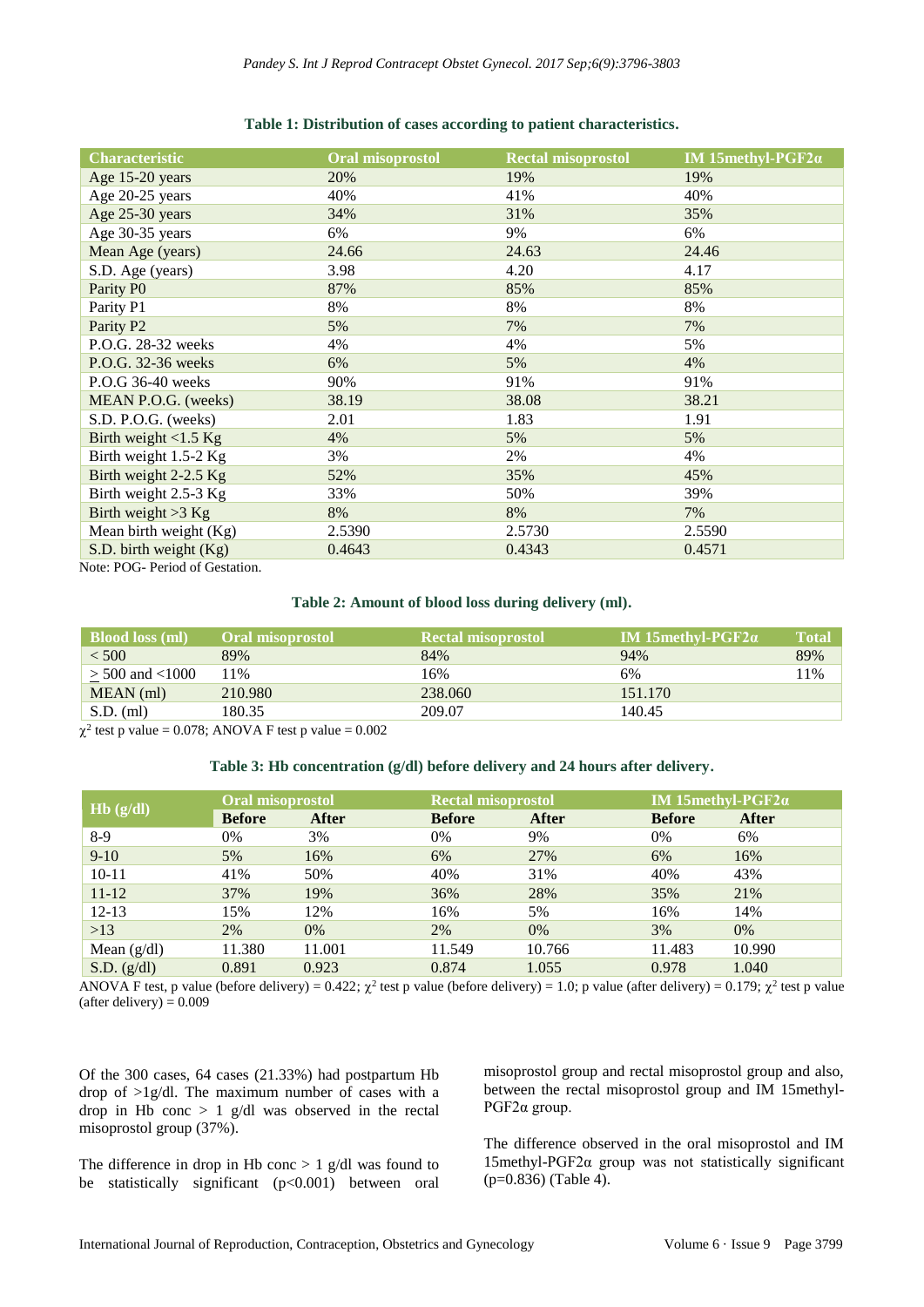#### **Table 4: Drop in Hb (g/dl) after delivery.**

| Hb drop $(g/dl)$                      | <b>Oral misoprostol</b> | <b>Rectal misoprostol</b> | IM 15 methyl-PGF2 $\alpha$ | <b>Total</b> |
|---------------------------------------|-------------------------|---------------------------|----------------------------|--------------|
| $\langle 1 \text{ g/d} \cdot \rangle$ | 86%                     | 63%                       | 87%                        | 78.6%        |
| $\geq$ 1 g/dl                         | 14%                     | 37%                       | 13%                        | 21.33%       |
| Mean $(g/dl)$                         | 0.4060                  | 0.7830                    | 0.4930                     |              |
| S.D. (g/dl)                           | 0.7049                  | 0.8409                    | 0.5435                     |              |

 $\chi^2$  test p value <0.001; ANOVA F test, p value = 0.001

#### **Table 5: Distribution of cases according to duration of third stage of labour.**

| Duration of 3rd stage (min) | <b>Oral misoprostol</b> | Rectal misoprostol | <b>IM 15 methyl-PGF2<math>\alpha</math></b> | <b>Total</b> |
|-----------------------------|-------------------------|--------------------|---------------------------------------------|--------------|
| < 5                         | 80%                     | 81%                | 89%                                         | 83.33%       |
| $5 - 10$                    | 20%                     | 19%                | 11%                                         | 16.67%       |
| Mean $(min)$                | 4.421                   | 4.420              | 4.158                                       |              |
| S.D. (min)                  | 0.964                   | 1.174              | 0.926                                       |              |

 $\chi^2$  test p value =0.173; ANOVA F test p value = 0.115

The mean duration of 3rd stage of labour (mins) was comparable in all the 3 groups.  $(4.421 \pm 0.964$  in oral misoprostol group, 4.420±1.174 in rectal misoprostol group,  $4.158 \pm 0.926$  in IM 15methyl-PGF2 $\alpha$  group). The difference observed was not statistically significant (p  $value = 0.115$  (Table 5).

#### *Secondary outcomes*

In the present study, of the 300 cases, 33 (11%) required additional uterotonic, only 3 cases (1%) required blood transfusion, 69 cases (23%) had nausea, 66 cases (22%) experienced vomiting, 34 cases (11.33%) had diarrhoea, 56 cases (18.67%) had shivering, 44 cases (14.67%) had pyrexia.

The need for additional uterotonic was the least in the IM 15methyl-PGF2 $\alpha$  group (6%) as compared to oral misoprostol group (11%) and rectal misoprostol group (16%). However, the difference observed was not statistically significant. The difference in need for blood transfusion was not statistically significant (p value=0.360).

Minimum cases in the rectal misoprostol group experienced nausea and the difference between rectal misoprostol group and other groups was statistically significant, however insignificant difference was found between IM 15methyl-PGF2α group and oral misoprostol  $(p = 0.117)$ .

Vomiting was significantly higher in the IM 15methyl-PGF2α group as compared to the rectal misoprostol group.  $(p = 0.001)$  while the difference between oral misoprostol group and rectal misoprostol group and that between oral misoprostol group and IM 15methyl-PGF2α group was statistically insignificant ( $p = 0.089$  and  $p =$ 0.151 respectively).

The incidence of diarrhoea was significantly higher in the IM 15methyl-PGF2 $\alpha$  group (31%) as compared to the other 2 groups  $(p<0.001)$ .

None of the cases in the IM 15methyl-PGF2α group had shivering as compared to 35 cases (35%) in oral misoprostol group and 21 cases (21%) in the rectal misoprostol group. This difference was statistically significant ( $p<0.001$ ).

| <b>Secondary outcomes</b> | Oral misoprostol | <b>Rectal misoprostol</b> | IM 15methyl-PGF2 $\alpha$ | <b>Total</b> |
|---------------------------|------------------|---------------------------|---------------------------|--------------|
| Additional uterotonic     | 11%              | 16%                       | 6%                        | 11%          |
| Blood transfusion         | 1%               | 2%                        | 0%                        | 1%           |
| Nausea                    | 23%              | 12%                       | 34%                       | 23%          |
| Vomiting                  | 22%              | 12%                       | 32%                       | 22%          |
| Diarrhoea                 | 3%               | 0%                        | 31%                       | 11.33%       |
| Shivering                 | 35%              | 21%                       | 0%                        | 18.67%       |
| Pyrexia                   | 28%              | 16%                       | 0%                        | 14.67%       |
| Delayed PPH               | 0%               | 0%                        | 0%                        | 0%           |
| Secondary infection       | 0%               | 0%                        | 0%                        | 0%           |

### **Table 6: Distribution of cases according findings for secondary outcome.**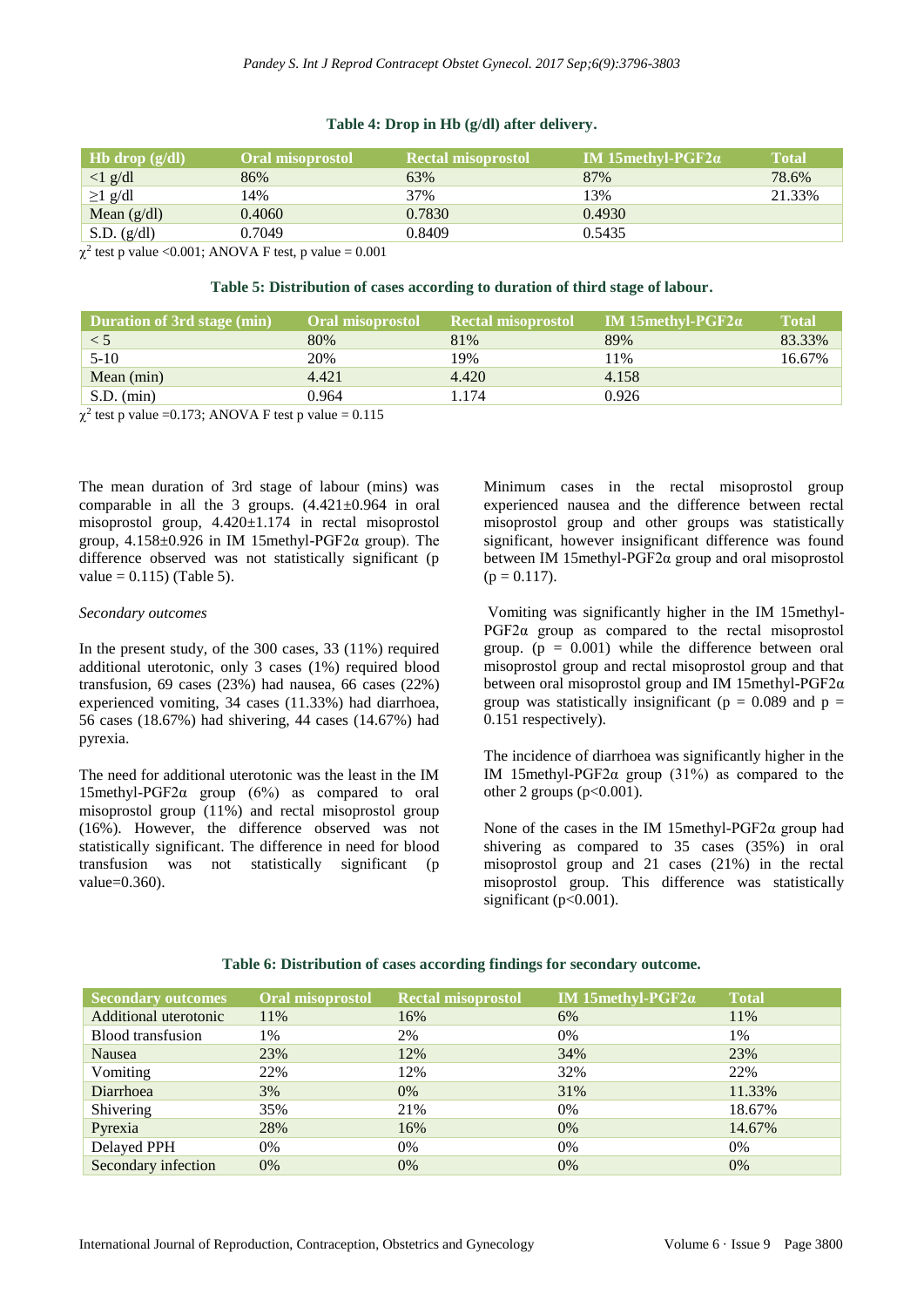The incidence of pyrexia was highest in oral misoprostol group (28%) followed by rectal misoprostol group (16%) while none of the cases in IM 15methyl-PGF2 $\alpha$  group had pyrexia. The difference in the incidence of pyrexia was significant between both misoprostol groups and IM 15methyl-PGF2 $\alpha$  group (p<0.001) (Table 6).

### **DISCUSSION**

Postpartum haemorrhage is the leading cause of maternal mortality in India, accounting for 28% of all maternal deaths. <sup>20</sup> In countries in which many women have severe anaemia during pregnancy because of nutritional and environmental factors, even a relatively small reduction of postpartum blood loss could be relevant clinically. The WHO has recommended the IM prophylactic administration of oxytocin in the third stage of labour. However, there are potential problems with use of oxytocin and ergometrine in developing countries (e.g. the need for protection from light, the need for refrigeration and sterile needles and syringes for administration).

Misoprostol offers several advantages over oxytocin or ergometrime, which include a shelf life of several years, stability at high temperature, oral and rectal administration and minimal side effects and that it can be administered to patients who are hypertensive. The rectal route for misoprostol use has been considered as it was expected to have several practical advantages. Gastrointestinal side effects might be reduced; the administration of misoprostol to patients, who are vomiting, unable to take orally, would be possible. 21

Present study found that IM 15methyl-PGF2α was most effective and rectal misoprostol was least effective for prophylaxis of PPH. Gastrointestinal side effects like nausea, vomiting and diarrhoea were significantly higher in the IM 15methyl-PGF2α group; however, it had much lower incidence of shivering and pyrexia. Rectal misoprostol had much lower gastrointestinal side effects like nausea, vomiting and diarrhoea as well as much lower incidences shivering and pyrexia as compared to oral misoprostol. This finding could open the possibility of increasing the rectal dose in higher level to achieve greater efficacy without increasing the adverse effect.

### *Primary outcomes*

### *Blood Loss during Delivery*

In the present study, mean amount of blood loss was least in the IM 15methyl-PGF2 $\alpha$  group (151.170 ml) and it was highest in the rectal misoprostol group (238.060 ml) which is comparable to other studies<sup>18</sup>. Oral misoprostol group had mean blood loss of 210.980 ml. This difference was statistically significant ( $p = 0.002$ ). The difference observed between oral misoprostol and IM 15methyl-PGF2α group was statistically significant (p=0.010) and difference between rectal misoprostol and IM 15methyl-PGF2α group was statistically significant (p  $= 0.001$ ). However, the difference between oral and rectal misoprostol group was not statistically significant ( $p =$ 0.328).

### *Incidence of PPH*

Incidence of PPH (>500 ml) was maximum in rectal misoprostol group (16%) followed by oral misoprostol group (11%) followed by IM 15methyl-PGF2 $\alpha$  group (6%) so IM 15methyl-PGF2α group was most effective in preventing PPH, but the difference observed was not statistically significant. This was not comparable to Nellore V et al study where PPH occurred in 0.6% of misoprostol group and 0.5% of IM 15methyl-PGF2α group<sup>18</sup> nor was it comparable to Bamigboyee et al study. 18,22

### *Postpartum Hb drop*

Mean drop in Hb in the rectal misoprostol group was 0.7830 gm/dl which was highest amongst all groups, mean drop in Hb in the IM 15methyl-PGF2α group was 0.4930 gm/dl and in oral misoprostol group was 0.4460 gm/dl. This difference observed was statistically significant, though the mean Hb before delivery was comparable in all the three groups. The highest and lowest values of Hb were present in the rectal misoprostol group which accounted for the highest drop seen in this group. This difference observed may partly be due to the relatively late onset of action of rectal misoprostol as compared to the oral group and parenteral IM 15methyl-PGF2α. Maximum number of cases with Hb drop  $> 1$  gm/dl were present in the rectal misoprostol group (37%) followed by oral misoprostol group (14%) followed by IM 15methyl-PGF2 $\alpha$  group (13%). The difference was statistically significant between oral and rectal misoprostol groups  $(p<0.001)$  and between rectal misoprostol and IM 15methyl-PGF2 $\alpha$  group (p<0.001) but not between oral misoprostol and IM 15methyl-PGF2α group.

### *Duration of 3rd state of labour*

In the present study, all the 3 groups were comparable with respect to mean durations of 1st and 2nd stage of labour. The mean duration of 3rd stage of labour was also comparable in all the three groups,  $p = 0.115$  (4.42 min oral misoprostol group, 4.420 min rectal misoprostol group, 4.158 min in IM 15methyl-PGF2α group). This was comparable to Nellore V et al study and other studies $23-26$ .

### *Secondary outcome*

### *Need for additional uterotonic*

In the present study, it was observed that only 6% of cases in the IM 15methyl-PGF2α group required additional uterotonic as against 16% cases in rectal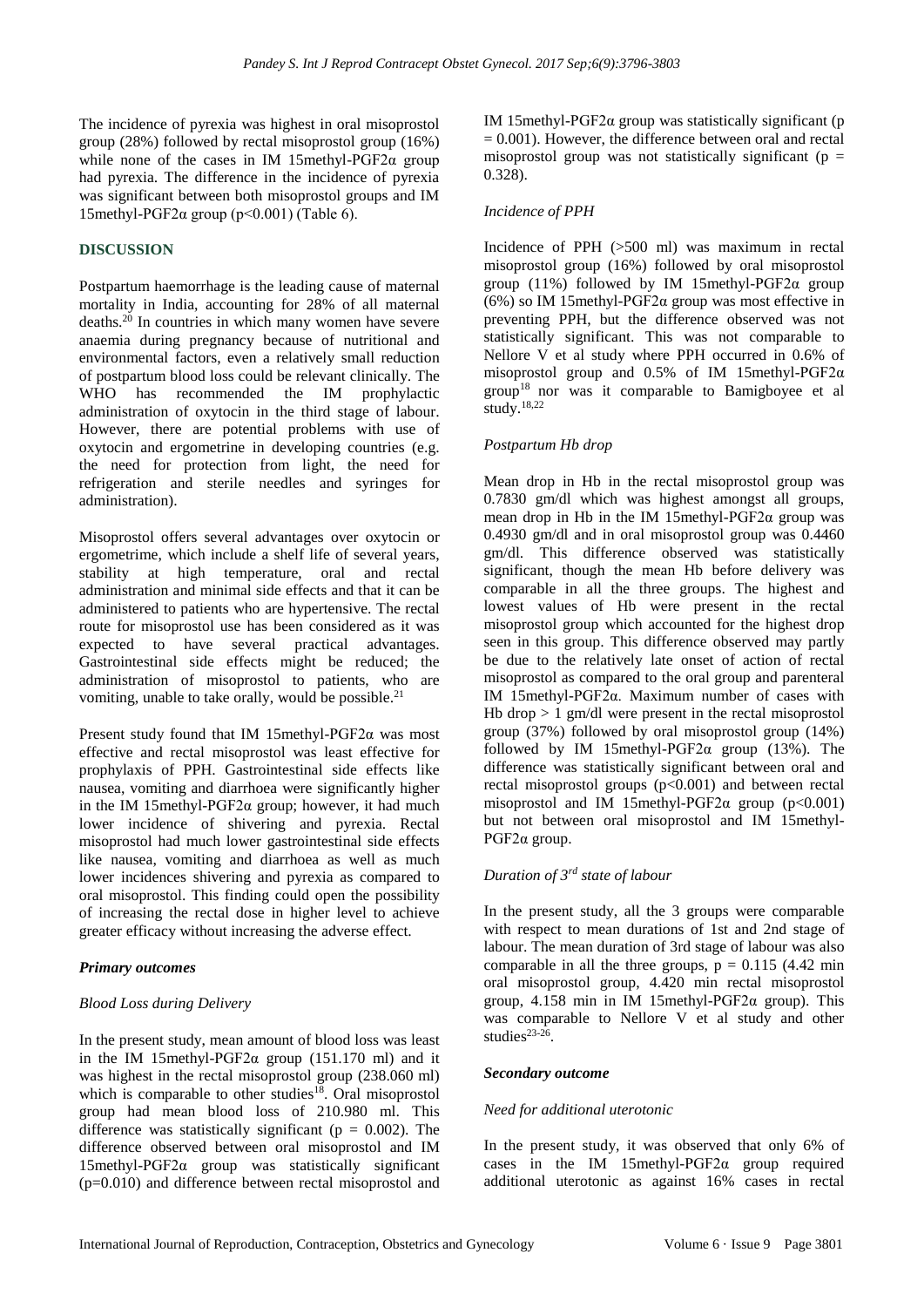misoprostol group and 11% in oral misoprostol group. Thus, rectal misoprostol was associated with an increased need for additional uterotonic in the current study. This may partially be due to relatively late onset of action of rectal misoprostol. However, the difference was statistically insignificant (p=0.078), this could be explained by the fact that additional uterotonic were given only when blood loss was  $> 500$  ml, the incidence of which was also statistically insignificant in the 3 groups.

### *Need for BT*

In the present study, no woman in the IM 15methyl-PGF2α group required BT as against 1 case in oral misoprostol group and 2 cases in rectal misoprostol group which was statistically insignificant (p=0.360).

### *Nausea*

In the present study incidence of nausea was highest in the IM 15methyl-PGF2α group followed by oral misoprostol group and least in rectal misoprostol group. The difference was statistically significant between rectal misoprostol and IM 15methyl-PGF2 $\alpha$  group (p< 0.001) and also between oral misoprostol and rectal misoprostol group  $(p=0.041)$ . The findings were comparable to El Refaey et al study<sup>27</sup>.

### *Vomiting and diarrhoea*

Incidence of vomiting and diarrhoea was also highest in the IM 15methyl-PGF2α group followed by oral misoprostol group, followed by rectal misoprostol group.

### *Shivering and pyrexia*

Highest incidence of shivering and Pyrexia was observed in the oral misoprostol group followed by rectal misoprostol group and no patient in the IM 15methyl-PGF2 $\alpha$  group had shivering or pyrexia. The lack of sharp absorption peak might be responsible for the lower incidence of shivering and pyrexia observed in the rectal misoprostol group. This finding could open the possibility of increasing the rectal dose in higher level to achieve greater efficacy without increasing the adverse effect.

### **ACKNOWLEDGMENTS**

Authors would like to thank all the specialists, colleagues and staff at the Kasturba Hospital, especially the team for the support during study. Author would like to thank Dr Mala Shukla for her intellectual guidance and support through this study. Author would also record the thanks and gratitude to the patients who consented to recruitment for this study

*Funding: No funding sources Conflict of interest: None declared* *Ethical approval: The study was approved by the Institutional Ethics Committee*

### **REFERENCES**

- 1. Alkema L, Chou D, Hogan D. Global, regional, and national levels and trends in maternal mortality between 1990 and 2015, with scenario-based projections to 2030: a systematic analysis by the UN Maternal Mortality Estimation Inter-Agency Group. Lancet. 2016;387:462-74.
- 2. Say L, Chou D, Gemmill A, Tunçalp Ö, Moller AB, Daniels J et al. Global causes of maternal death: a WHO systematic analysis. Lancet Global Health. 2014;2(6):e323-33.
- 3. Abou ZC. Antepartum and Postpartum haemorrhage. In Murray CJL, Lopez AD, eds. In: Health dimensions of sex and Reproduction. Boston:Harvard University Press; 1998:172-8.
- 4. Lynn P, Freedman RJ, Waldman H de Pinho, Wirth ME. Who's got the power? Transforming health system for women and children. UN Millennium Task Force on child health and maternal health. 2005:77-95.
- 5. Foote EE, Lee DR, Karim A. Disposition of misoprostol and its active metabolite in patients with normal and impaired renal function. J Clin Pharmacol. 1995;35:384-9.
- 6. Tango S, Schweer H, Seyberth HW. Pharmacokinetics of different routes of administration of misoprostol. Hum Reprod. 2002;17:332-6.
- 7. Zieman M, Fong SK, Benowitz NL. Absorption kinetics of misoprostol with oral or vaginal administration. Obstet Gynecol. 1997;90:88- 92.
- 8. Khan RU, El- Refaey H. Pharmacokinetics and adverse effect profile of rectally administered misoprostol in the third stage of labour. Obstet Gynecol. 2003;101(5):968-74.
- 9. El- Rafaey, Nooh R, O' Brien P, Abdalla M, Geary M, Walder J, Rodeck C. the misoprostol third stage of labour study: a randomized controlled comparison between orally administered misoprostol and standard management. BJOG. 2000;107(9):1104-10.
- 10. Devi PK, Sutaria VD, Raghavan KS. Prophylactic use of 15(s) 15methyl-PGF2α for control of postpartum bleeding. Acta Obstet Gynecol Scand. 1988;145 suppl:s7-8.
- 11. Hayashi RH, Castillo MS, Noah ML. Management of severe PPH due to uterine atony using an analogue of PGF2α. Obstet Gynecol. 1981;58(4):426- 9.
- 12. Corson SL, Bolongnese RJ. Postpartum uterine atony treated with prostaglandins. Am J Obstet Gynecol. 1977;129(8):918-9.
- 13. Bhattacharya P, Devi PK, Jain S. Prophylactic use of 15(s) 15methyl-PGF2α by intramuscular route for control of postpartum bleeding- A comparative trial with methyl ergometrine. Acta Obstet Gynecol Scand. 1988;145 suppl:S13-5.